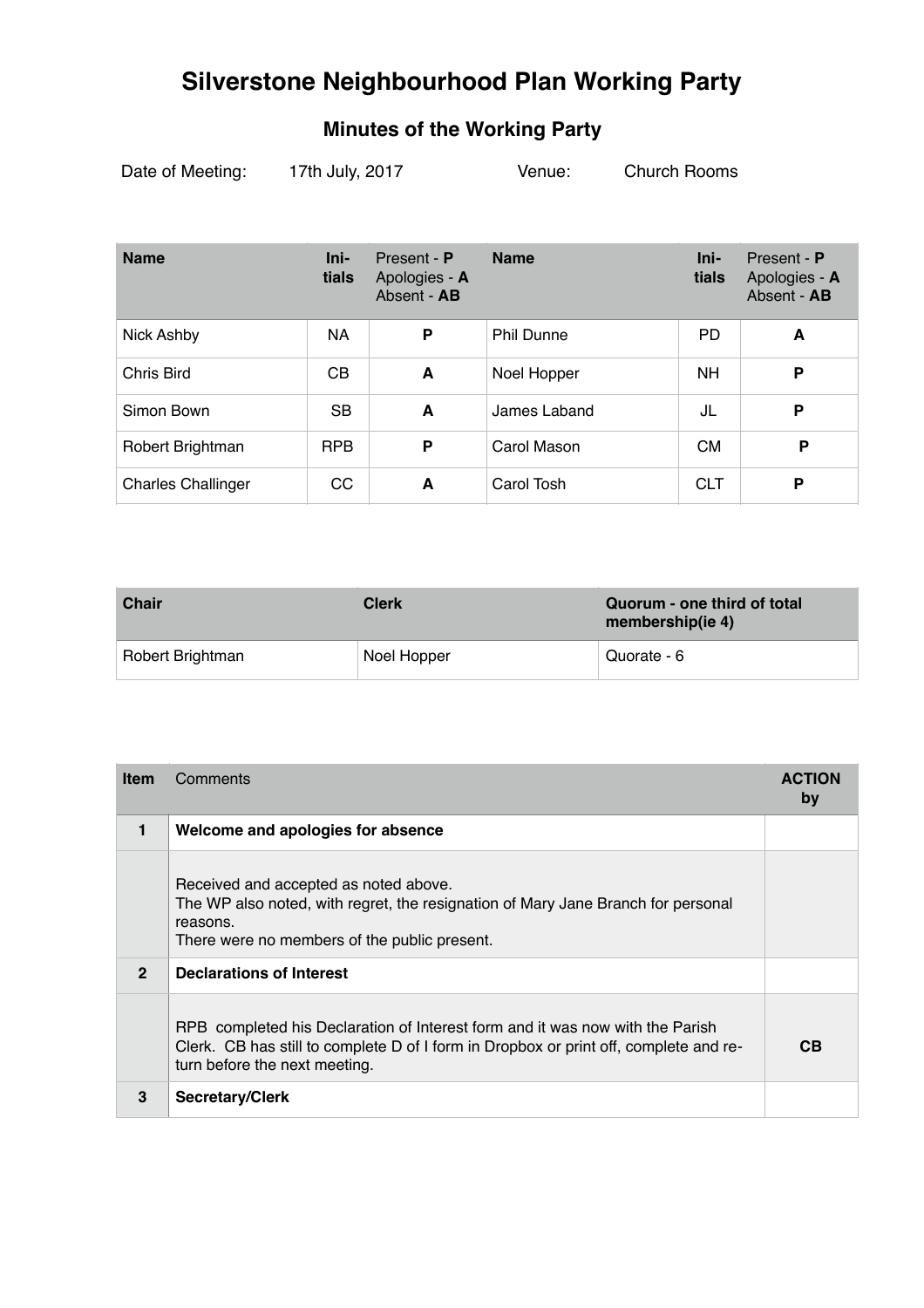| Item | Comments                                                                                                                                                                                                                                                                                                                                                                   | <b>ACTION</b><br>by |
|------|----------------------------------------------------------------------------------------------------------------------------------------------------------------------------------------------------------------------------------------------------------------------------------------------------------------------------------------------------------------------------|---------------------|
|      | Noel Hopper agreed to take the notes of the meeting and CLT would add them to the<br>minute format.                                                                                                                                                                                                                                                                        | <b>NH/CLT</b>       |
| 4    | Minutes of previous meeting and Matters Arising                                                                                                                                                                                                                                                                                                                            |                     |
|      | There were no minutes to accept as the previous meeting had been a training/in-<br>formation session with our consultant, Michael Wellock of Kirkwells. It had been ad-<br>vised to the Parish Council that they were welcome to attend but there was no fur-<br>ther representation.<br>It was agreed by all thatches meeting with MW was very informative and successful |                     |
|      | and misconceptions had been cleared up.                                                                                                                                                                                                                                                                                                                                    |                     |
| 5    | <b>Collective Ambitions for the NP</b>                                                                                                                                                                                                                                                                                                                                     |                     |
|      | CLT lead the group in a SWOT Analysis - Strengths, Weaknesses, Opportunities and<br>Threats to our Parish. CM agreed to create the respective pages in Dropbox so that<br>the remaining members of the group had an opportunity to contribute before the next<br>meeting. This would also form part of our community engagement exercise with the<br>whole parish.         | <b>CM</b>           |
|      | Members present discussed why they were individually invested in the NP process.<br>Further discussion was needed on this topic to reach an agreed position. RPB will<br>lead this at the next meeting.                                                                                                                                                                    | <b>RBP</b>          |
|      | The Mission Statement was agreed with no further changes -                                                                                                                                                                                                                                                                                                                 |                     |
|      | "To increase the cohesion and sustainability of Silverstone village as a<br>community for all its residents and businesses and for those working<br>in the parish. Through the empowerment of local people, to plan for<br>the future housing, transport, environment, social and recreational<br>needs for the whole community."                                          |                     |
|      | The group also looked at the proposed draft Logos for the group. CLT agreed to add<br>then to Dropbox/Logos so that the remainder of the group could have input into the<br>final product. RPB also asked for the straplines discussed should be added like-<br>wise.                                                                                                      | <b>CLT</b>          |
|      | Discussion also took place around the proposed Parish Confines and its proposed<br>changes as per Local Plan 2. Consultation on this LP2 will take place after it has<br>been agreed by SNC towards the end of July. The period of consultation will be for<br>10 weeks.                                                                                                   |                     |
| 6    | <b>Budget - Grant Application Update</b>                                                                                                                                                                                                                                                                                                                                   |                     |